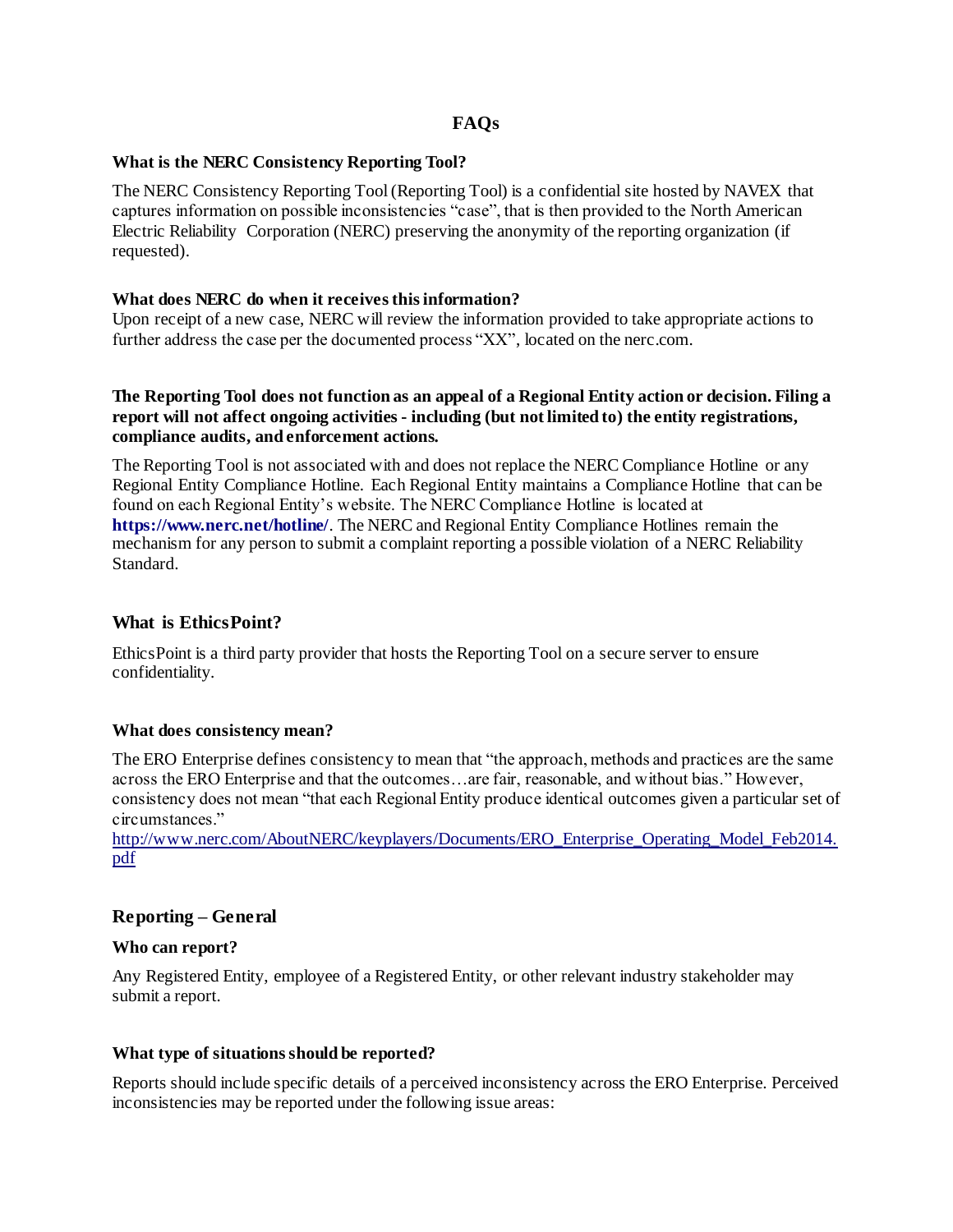- Compliance
- Enforcement
- Organization Certification
- Organization Registration
- Reliability Assessment and Performance Analysis
- Reliability Standards
- Situation Awareness and Event Analysis
- Training and Education
- **Note:** The Reporting Tool is not intended to be used for submitting Complaints alleging violations of a Reliability Standard.

# **How many reports can I submit?**

Each reporter may submit only one report per issue, but may submit multiple reports for separate issues.

#### **Where do these reports go? Who can access them?**

EthicsPoint provides reports only to designated NERC system administrators who have permission to receive the reports.

#### **Reporting - Timeframe**

- Reporter submits a report and has five (5) business days to amend the report
- NERC system administrators will contact the reporter within seven (7) days to confirm receipt and sufficiency of the report
- The goal is to provide a response or status update to the report within 60 days.
- A response or status update will be available online. See the ERO Enterprise Program Improvement Issues and Recommendation spreadsheet - located on the ERO Enterprise Program Improvement page.

# **Reporting Security**

The Reporting Tool is not part of NERC's website or Intranet. EthicsPoint does not generate or maintain any internal connection logs with IP addresses, so no information linking a personal computer to EthicsPoint is available. EthicsPoint is contractually committed not to pursue a reporter's identity.

#### **Can I file a report from home and still remain anonymous?**

Yes. The EthicsPoint system strips away Internet addresses so that anonymity is maintained.